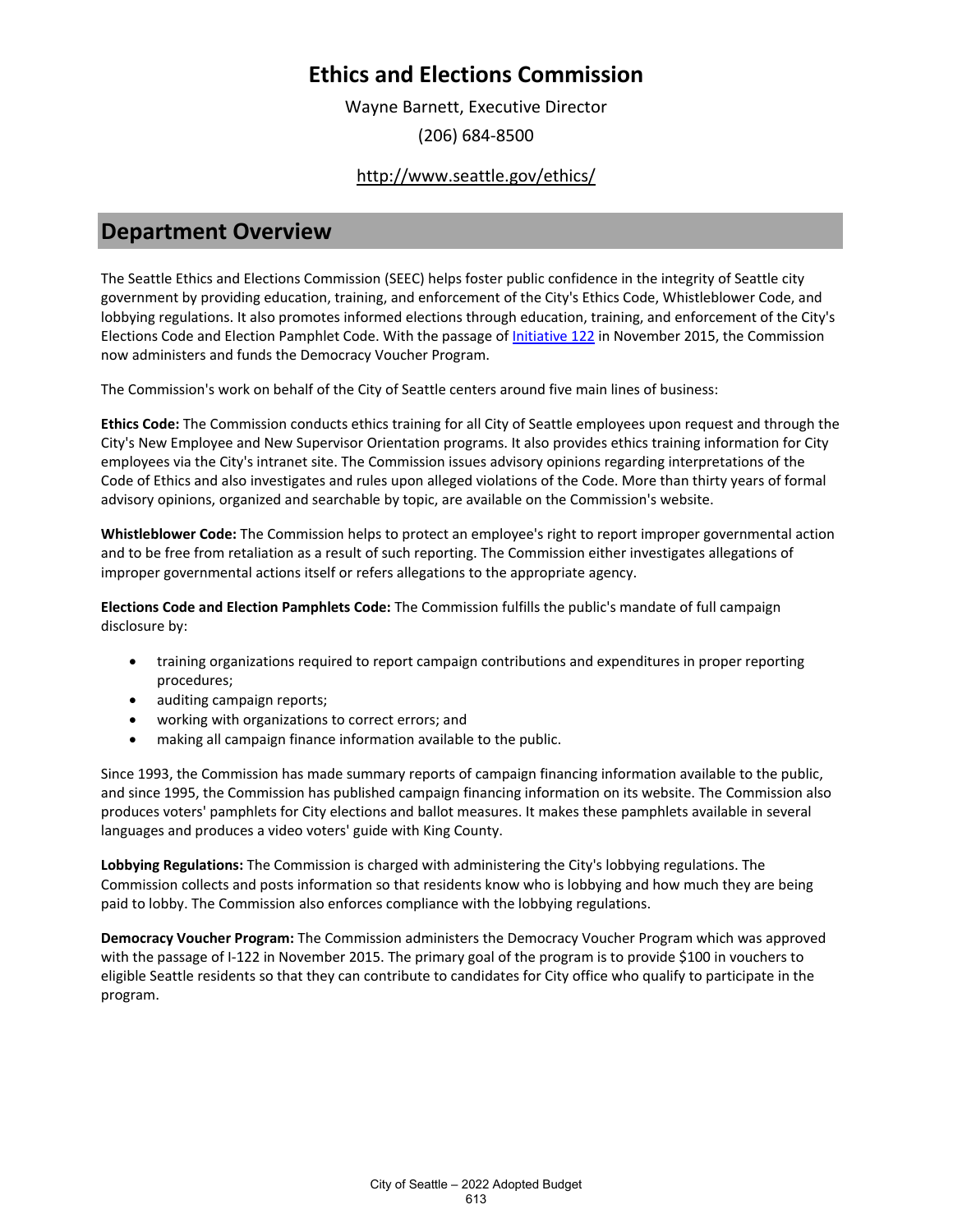| <b>Budget Snapshot</b>       |                             |                        |                 |                 |
|------------------------------|-----------------------------|------------------------|-----------------|-----------------|
|                              |                             | 2020<br><b>Actuals</b> | 2021<br>Adopted | 2022<br>Adopted |
| <b>Department Support</b>    |                             |                        |                 |                 |
| <b>General Fund Support</b>  |                             | 957,436                | 1,049,986       | 1,297,585       |
| Other Funding - Operating    |                             | 643,836                | 8,417,751       | 868,078         |
|                              | <b>Total Operations</b>     | 1,601,273              | 9,467,737       | 2,165,663       |
|                              | <b>Total Appropriations</b> | 1,601,273              | 9,467,737       | 2,165,663       |
| Full-Time Equivalents Total* |                             | 7.40                   | 7.40            | 9.40            |

*\* FTE totals are provided for informational purposes only. Changes in FTEs resulting from City Council or Human Resources Director actions outside of the budget process may not be detailed here*

## **Budget Overview**

The 2022 Adopted Budget for the Seattle Ethics and Elections Commission adds two positions. The first is to carry out new work related to recent amendments to the City's Lobbying Code and to assist with an expanding body of work with the administration of campaign finance and lobbying laws, and the second is a net-zero conversion of temporary staff in the Democracy Voucher program to full time to carry out the ongoing work of candidate engagement, ensuring voucher accountability, and managing the technical operating needs of the program.

The adopted budget also removes funding for Democracy Voucher program costs like voucher payments, printing and mailing, as 2022 is on off-year in the bi-annual election cycle.

#### **City Council Changes to the Proposed Budget.**

The Council made no changes to the 2022 Proposed Budget.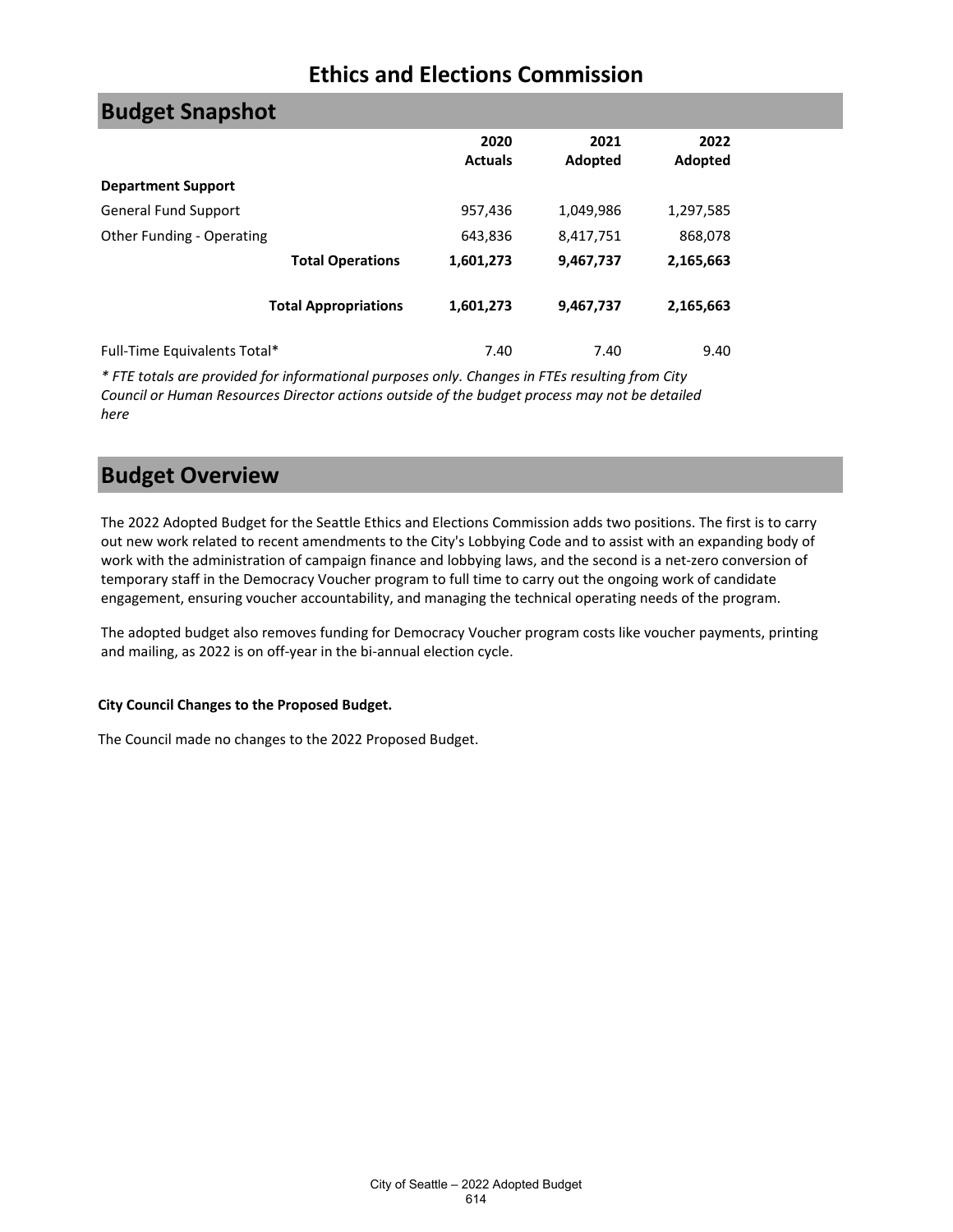## **Incremental Budget Changes**

### **Ethics and Elections Commission**

|                                                | <b>Dollars</b> | <b>FTE</b> |
|------------------------------------------------|----------------|------------|
| 2021 Adopted Budget                            | 9,467,737      | 7.40       |
| <b>Baseline</b>                                |                |            |
| Baseline Adjustments for Personnel Costs       | 19,482         |            |
| Citywide Adjustments for Standard Cost Changes | 117,749        |            |
| <b>Proposed Operating</b>                      |                |            |
| Lobbying Administration 1.0 FTE                | 151,701        | 1.00       |
| Democracy Voucher Program 1.0 FTE Add          |                | 1.00       |
| Resident Enrollment Project - One-Time         | 75,000         |            |
| <b>Proposed Technical</b>                      |                |            |
| <b>DEPT Balancing</b>                          |                |            |
| Zero Out 2021 One Time Adjustments             | (7,666,006)    |            |
| <b>Total Incremental Changes</b>               | \$(7,302,074)  | 2.00       |
| <b>Total 2022 Adopted Budget</b>               | \$2,165,663    | 9.40       |

## **Description of Incremental Budget Changes**

| <b>Baseline</b> |
|-----------------|
|                 |
| \$19,482        |
|                 |

This centrally administered change adjusts appropriations to restore the annual wage increase for non-represented Executives, Managers and Strategic Advisors, which was forgone in 2021 due to financial constraints.

| Expenditures | \$117,749 |
|--------------|-----------|
|--------------|-----------|

Citywide technical adjustments made in the baseline phase reflect changes to internal services costs, including rates from the Department of Finance & Administrative Services, Seattle Information Technology Department, Seattle Department of Human Resources, and for healthcare, retirement and industrial insurance charges for the department. These adjustments reflect initial assumptions about these costs and inflators early in the budget process.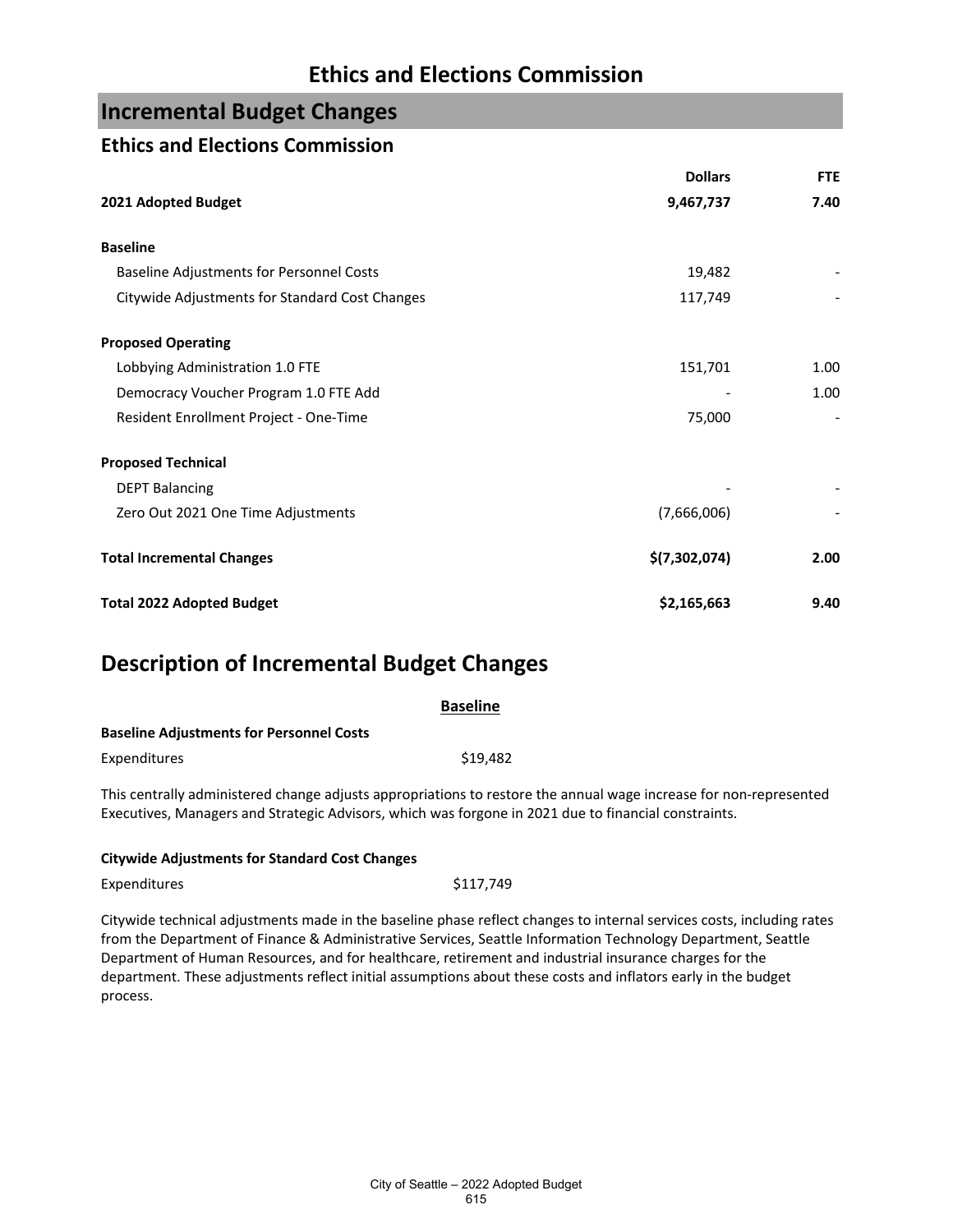**Proposed Operating**

#### **Lobbying Administration 1.0 FTE**

| Expenditures               | \$151,701 |
|----------------------------|-----------|
| <b>Position Allocation</b> | 1.00      |

This item creates one full-time Strategic Advisor 1, Exempt position in the Seattle Ethics and Elections Commission to address new work due to recent amendments to the City's Lobbying Code, and to assist with an expanding body of work related to the administration of campaign finance and lobbying laws.

#### **Democracy Voucher Program 1.0 FTE Add**

| Expenditures               | -    |
|----------------------------|------|
| <b>Position Allocation</b> | 1.00 |

This net-zero adjustment uses temporary labor funding to add a permanent Management Systems Analyst (MSA) to the Democracy Voucher Program. The position was added in a temporary capacity in 2020 to improve candidate engagement, ensure voucher accountability and to help manage the technical operating needs of the program and it's been determined that the position will be needed in an ongoing capacity to successfully carry out program requirements.

#### **Resident Enrollment Project - One-Time**

Expenditures \$75,000

This one-time add funds research, testing, technology, and community input to improve the enrollment process in the Democracy Voucher Program for residents who are not registered voters (registered voters are automatically enrolled in the program).

|                       | <b>Proposed Technical</b> |
|-----------------------|---------------------------|
| <b>DEPT Balancing</b> |                           |
| Revenues              | \$(2,131,922)             |

This is a technical item to balance revenues and expenditures for the Funds managed by this department.

#### **Zero Out 2021 One Time Adjustments**

| Expenditures | \$(7,666,006)   |
|--------------|-----------------|
| Revenues     | \$(5, 417, 751) |

This entry zeroes out the 2021 Use of Fund Balance adjustment and the election cycle increase for voucher disbursements.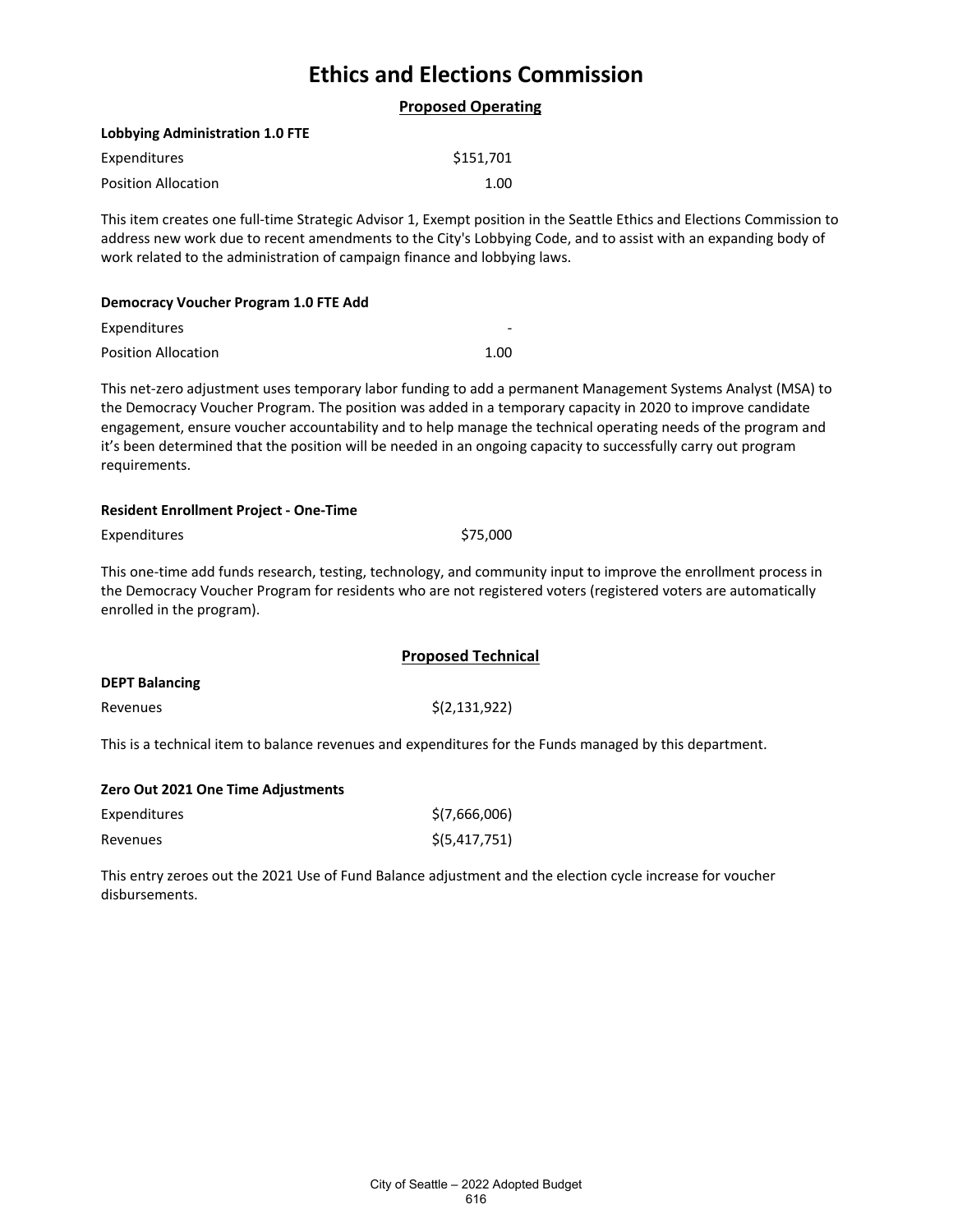| <b>Expenditure Overview</b>                     |                |           |           |
|-------------------------------------------------|----------------|-----------|-----------|
|                                                 | 2020           | 2021      | 2022      |
| <b>Appropriations</b>                           | <b>Actuals</b> | Adopted   | Adopted   |
| <b>ETH - BO-ET-V1T00 - Ethics and Elections</b> |                |           |           |
| 00100 - General Fund                            | 957,436        | 1,049,986 | 1,297,585 |
| Total for BSL: BO-ET-V1T00                      | 957,436        | 1,049,986 | 1,297,585 |
| <b>ETH - BO-ET-VT123 - Election Vouchers</b>    |                |           |           |
| 12300 - Flection Vouchers Fund                  | 643,836        | 8,417,751 | 868,078   |
| Total for BSL: BO-ET-VT123                      | 643,836        | 8,417,751 | 868,078   |
| <b>Department Total</b>                         | 1,601,273      | 9,467,737 | 2,165,663 |
| Department Full-Time Equivalents Total*         | 7.40           | 7.40      | 9.40      |

*\* FTE totals are provided for informational purposes only. Changes in FTEs resulting from City Council or Human Resources Director actions outside of the budget process may not be detailed here*

# **Budget Summary by Fund Ethics and Elections Commission**

|                                | 2020<br><b>Actuals</b> | 2021<br>Adopted | 2022<br>Adopted |
|--------------------------------|------------------------|-----------------|-----------------|
| 00100 - General Fund           | 957,436                | 1,049,986       | 1,297,585       |
| 12300 - Election Vouchers Fund | 643.836                | 8,417,751       | 868,078         |
| <b>Budget Totals for ETH</b>   | 1,601,273              | 9,467,737       | 2,165,663       |

## **Revenue Overview**

| <b>2022 Estimated Revenues</b>                               |                                                      |                        |                 |                 |
|--------------------------------------------------------------|------------------------------------------------------|------------------------|-----------------|-----------------|
| <b>Account</b><br>Code                                       | <b>Account Name</b>                                  | 2020<br><b>Actuals</b> | 2021<br>Adopted | 2022<br>Adopted |
| 311010                                                       | Real & Personal Property Taxes                       | 2,951,676              | 3,000,000       | 3,000,000       |
| <b>Total Revenues for: 12300 - Election Vouchers</b><br>Fund |                                                      | 2,951,676              | 3,000,000       | 3,000,000       |
| 400000                                                       | Use of/Contribution to Fund<br>Balance               |                        | 5,417,751       | (2, 131, 922)   |
| Fund                                                         | <b>Total Resources for:12300 - Election Vouchers</b> | 2,951,676              | 8,417,751       | 868,078         |
| <b>Total ETH Resources</b>                                   |                                                      | 2,951,676              | 8,417,751       | 868,078         |